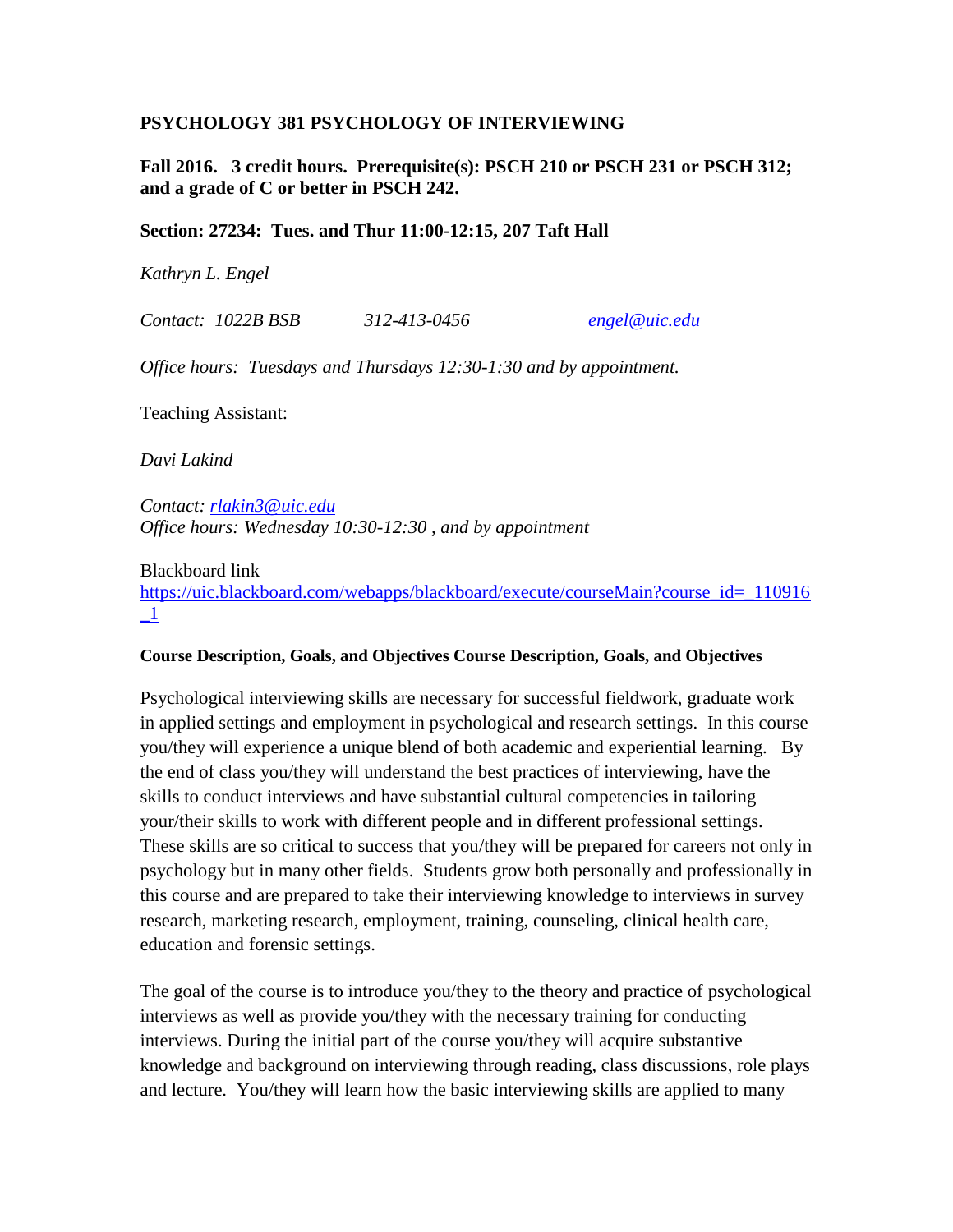community internship settings including clinical, counseling, community, health care, education, forensic and business settings. You/they will need to complete your readings prior to class to be prepared for discussions. Your/their understanding of the basic principles and practice will be assessed by an essay midterm exam and observation of class discussion.

You/they will also acquire the basic interviewing skills in class through demonstrations, role-plays and exercises. Class members practice their interview skills listening to one another in a safe and nonjudgmental atmosphere. You/they will also acquire the basic interviewing skills in class through demonstrations, observation, videos and role-plays. Once you/they have demonstrated mastery of the basic skills of interviewing by 1) passing the midterm test, and 2) reaching a minimum criterion of demonstrated skill in role-plays, you/they will progress to conduct practice interviews. Basic interviewing skills will be assessed by observation and feedback during role plays and written interview responses on the essay midterm exam. It is important to have a skill set before you/they work with others so you will be supported in practice and remediation until you reach a level to feel confident with your listening skills.

Training in cultural competence will be conducted in a discussion setting where the class listeners will practice and utilize their interviewing skills while listening to peer presenters. When you/they are the student presenter you/they will select a culture you identify with in order to examine: norms, the difference between norms and stereotypes, identify and work on personal biases that may affect professional work. As a class we will discuss cultural tailoring of interview skills for each presented culture. We will adopt the co-learner role with one another and listen and handle any conflict with respect. For our cross-cultural work, there are four books on reserve that you/they may use to select a source or you/they may also select other articles (with instructor approval to insure you have a substantial source). Presentations are not restricted to ethnicity but may examine social economic status, LGBTQAI identity or any other identity that professionals may identify with as long as an academic source on norms is available to support your presentation. You/they are not required to read all of nor are you/they restricted to the sources on reserve; these books are reserved to help you get started with your search.

Practice interview will consist of conducting three interviews: interviews with both a male and a female interviewee volunteer, recruited by classmates. You/they will interview one person once, and the other person twice for a total of three 45 minute interviews. Interviewees volunteer for this experience and are recruited by all class members recruiting from the community, e.g., friends and family. To preserve confidentiality and avoid dual roles you/they may not interview someone that you recruit or who is known to you/they and no details of interviews will be discussed in class, only general errors that are made by several interviewers as corrective feedback for everyone.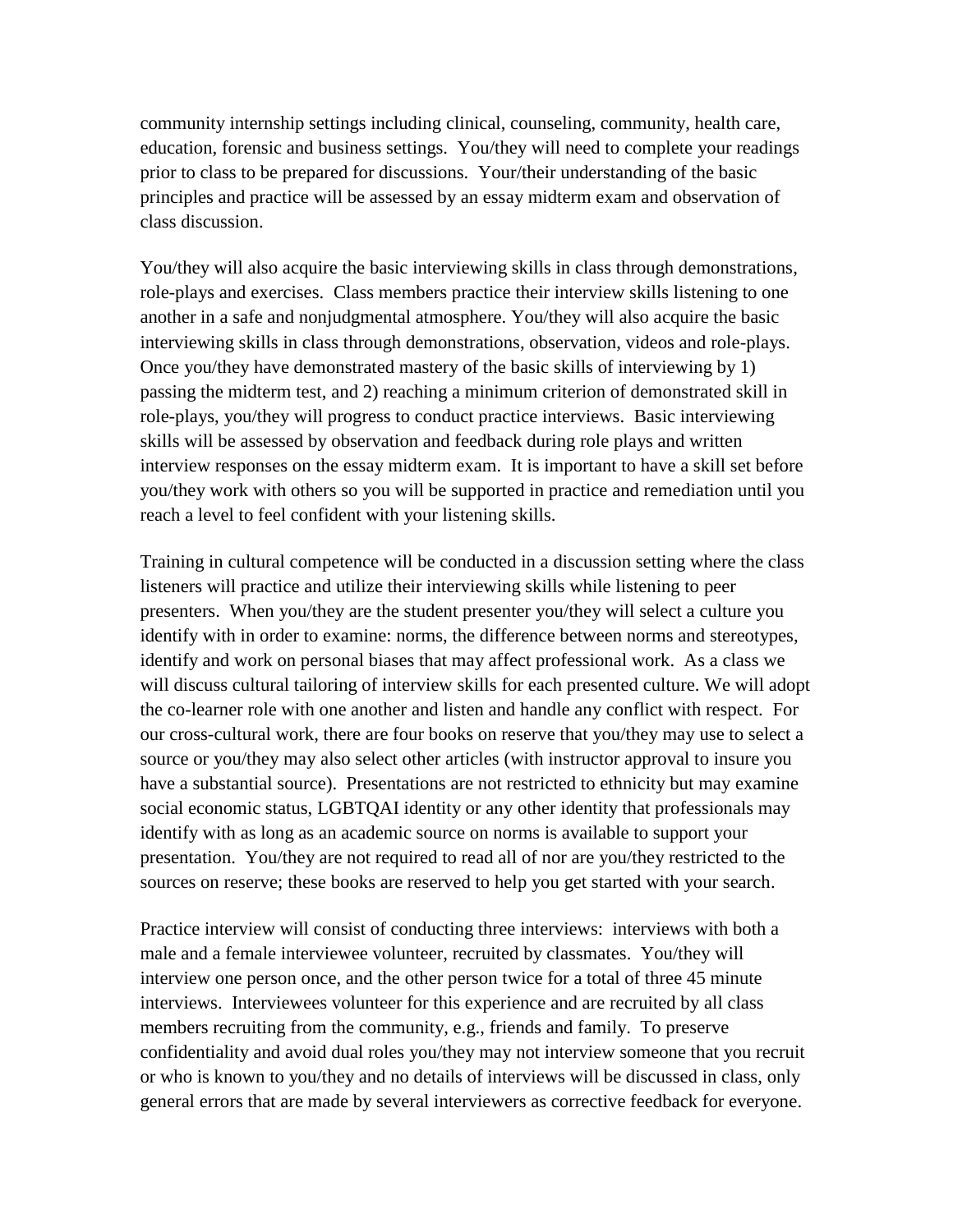You/they will also prepare reports on each of your two interviewees in order to learn how to prepare the professional summaries of interviews that are used in the field. The format for reports is handed out in class and posted on the class website.

### **Required Texts**

Your/their required text is "Clinical Interviewing" by John and Rita Sommers-Flanagan, which was published by Wiley (5th Edition) in 2015.

### **Recommended (Optional) Texts or Other Materials**

The optional materials for cultural training are available on Course Reserves in two different manners. You/they may check out the books at the UIC Daley Library Course Reserve desk for two hours or you may access these materials online as e-books. Supplemental chapter on African American culture are posted on blackboard.

# DO NOT TRY TO DOWNLOAD AN ENTIRE BOOK YOU WILL SHUT DOWN THE BOOK FOR 14 DAYS AND THIS WILL NEGATIVELY IMPACT EVERYONE DOWNLOAD BY CHAPTERS

Two of these books have only 3 simultaneous users (Microaggressions in Everyday Life and Ethnicity and Family Therapy). I would advise students not to download the entire book, as this option locks down one copy of the book for 14 days. Use the chapter download function, then you can download a pdf of an individual chapter, which does not block access to the book. The only caveat is if several people are linking to it at the same time, which would temporarily block access, in which case they should be able to get into it later in the day. To download chapters, students will have to create a free Ebrary account. Please let me know if you have any questions about this. I've included the books and number of users below, in case that also makes it easier to report your glitch to the Ebrary support form.

Links to the books:

[Microaggressions](http://site.ebrary.com.proxy.cc.uic.edu/lib/uic/detail.action?docID=10366615) in Everyday Life: Race, Gender, and Sexual Orientation (3 copies)

[Ethnicity](http://site.ebrary.com.proxy.cc.uic.edu/lib/uic/detail.action?docID=10468541) and family therapy (3 copies)

Race Talk and the Conspiracy of Silence: [Understanding](http://site.ebrary.com.proxy.cc.uic.edu/lib/uic/detail.action?docID=11007281) and Facilitating Difficult Dialogues on Race (unlimited access)

To create an eEbrary account to download a book CHAPTER use these instructions:

1. Go to the library homepage at the UIC website and select Databases A-Z

2. Click on E and choose Ebrary E-Books (from off-campus, you will be prompted to login with your UIC netid and password unless you're already logged in to email, or another UIC service such as Blackboard)

3. Click "Sign In" on upper right-hand corner and then "Create Account"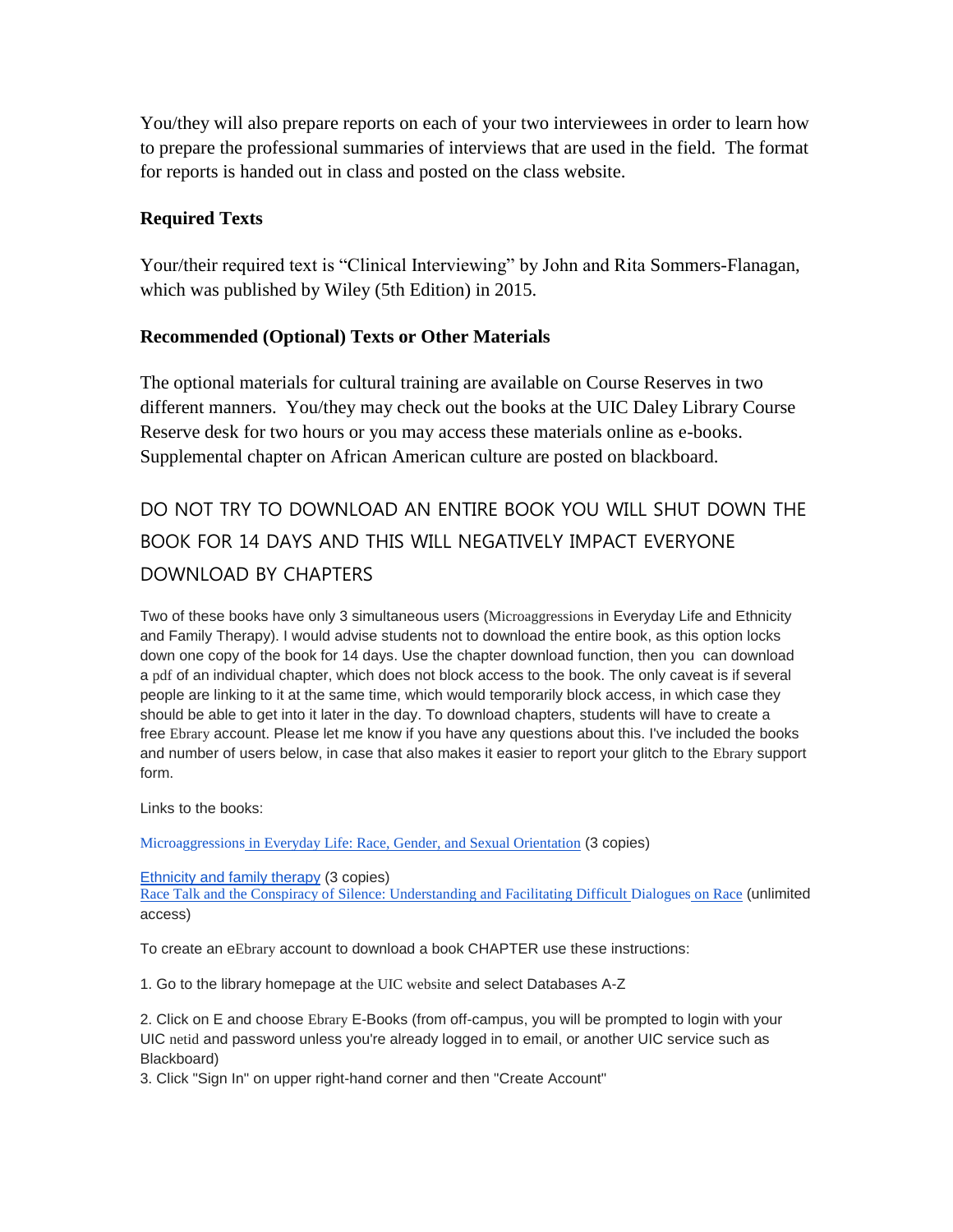Or students can find the option to sign in and create an account by clicking on one of the links to the specific books, after which they'll see options to sign in and create an account if they try to download a chapter or use any other special features.

# **COURSE REQUIREMENTS, METHODS OF EVALUATION, & GRADING POLICIES**

The course grade will be determined by:

| Essay Midterm Exams (graded without names)                  | 30% |
|-------------------------------------------------------------|-----|
| Interviewing Skills (feedback rubric posted on blackboard)  | 25% |
| Two written interview reports (rubric posted on blackboard) | 20% |

Participation in discussions, Role-plays, and Receptiveness to Supervision 25%

Graded by attendance, instructor observation and feedback on interview skills form.

### **Midterm Grades**

Students with a grade below a C are allowed a retake exam. If you do not reach a grade of C and want feedback you may meet with me or the TA to discuss grading and to receive support to raise your grade. Any student scoring below a "C" will be allowed to take a second midterm exam that will be graded to a maximum of "C."

There are many campus resources to support your work in this class. Check out the Tip Sheet and the Campus Resources.

<http://advising.uic.edu/>

#### **GRIEVANCE PROCEDURES**

*UIC is committed to the most fundamental principles of academic freedom, equality of opportunity, and human dignity involving students and employees. Freedom from discrimination is a foundation for all decision making at UIC. Students are encouraged to study the University's* ["Nondiscrimination Statement"](http://www.uic.edu/depts/oar/campus_policies/nondiscrimination_statement.html). *Students are also urged to read the document* ["Public Formal Grievance Procedures"](http://www.uic.edu/depts/oar/campus_policies/public_grievance_procedures.html). Information on these policies and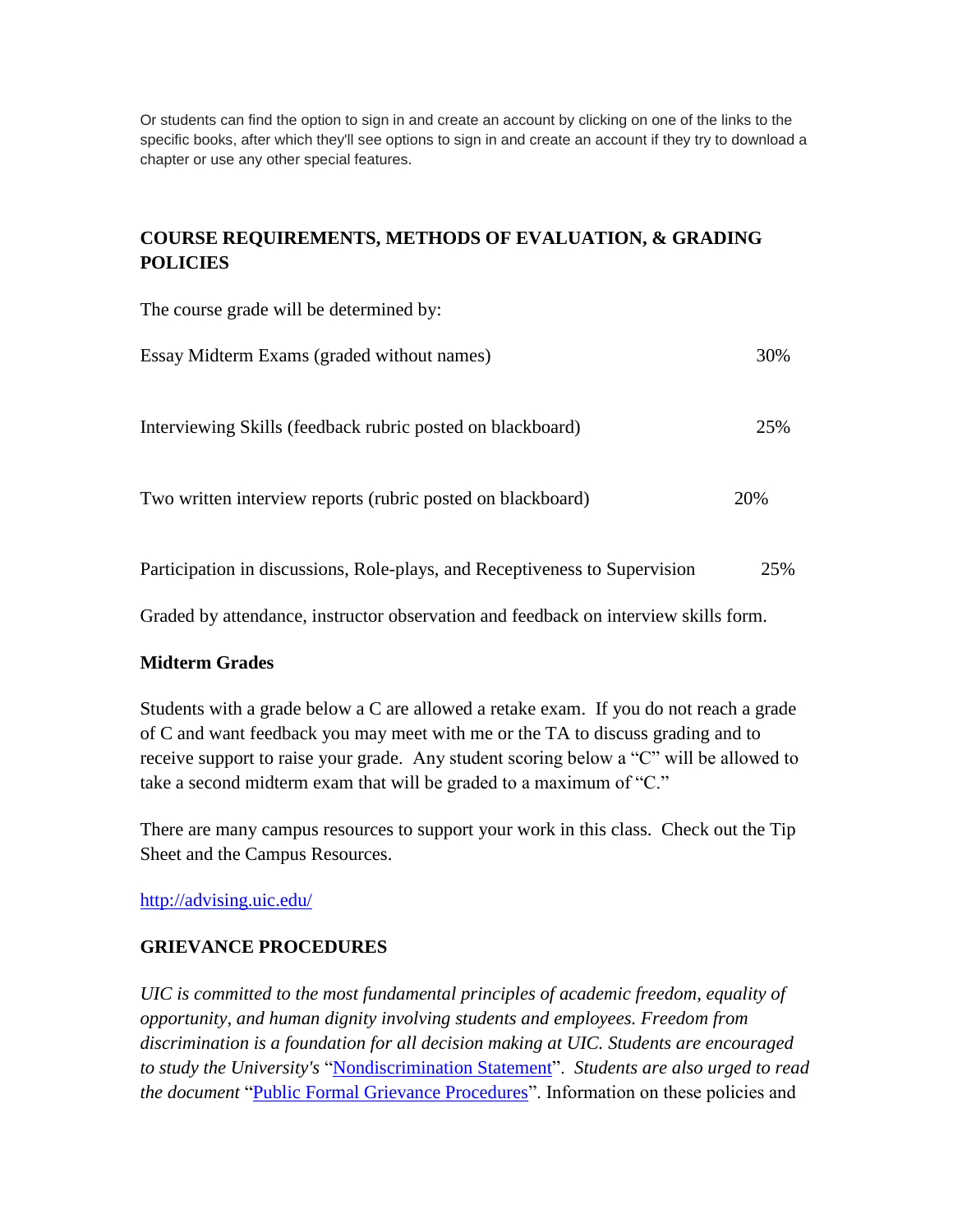procedures is available on the University web pages of the Office of Access and Equity: [http://oae.uic.edu/.](http://oae.uic.edu/)

# **CALENDAR OF MAJOR COURSE EVENTS AND DEADLINES**

Course Reading Schedule and Topics

| Week           | <b>Chapters from text</b>                                                                                                                                      |
|----------------|----------------------------------------------------------------------------------------------------------------------------------------------------------------|
| $\mathbf{1}$   | Chapter: 1, Professional Development and culture readings (reserve)                                                                                            |
| $\overline{2}$ | Chapters: 2,3 Basic Skills                                                                                                                                     |
| 3              | Chapters: 3,4,5 Advanced Empathy                                                                                                                               |
| 4              | <b>Cultural Awareness Training</b>                                                                                                                             |
| 5              | <b>Cultural Awareness Training</b>                                                                                                                             |
| 6              | Chapter: 9                                                                                                                                                     |
| $\overline{7}$ | Chapters: 11,12                                                                                                                                                |
| 8              | Chapter: 6 Practice, Practice Prepare for Interviews.                                                                                                          |
| 9              | Course Review and Midterm Thursday                                                                                                                             |
| 10             | Class will meet once this week on Tuesday, the other class time will<br>be spent on Practice Interviews on H & Fin 2037 BSB                                    |
| 11             | Class will meet once this week on Tuesday, the other class time will<br>be spent on Practice Interviews on H $&$ F in 2037 BSB                                 |
| 12             | Class will meet once this week on Tuesday, the other class time will<br>be spent on Practice Interviews on H $\&$ F in 2037 BSB                                |
| 13             | Chapter: 7 (8 skim) and Writing Reports (Save time to complete<br>late/no show interviews if necessary, TA will make time available to<br>observe these days.) |
| 14             | Chapters 13,14: Interviewing Couples, Families and Children                                                                                                    |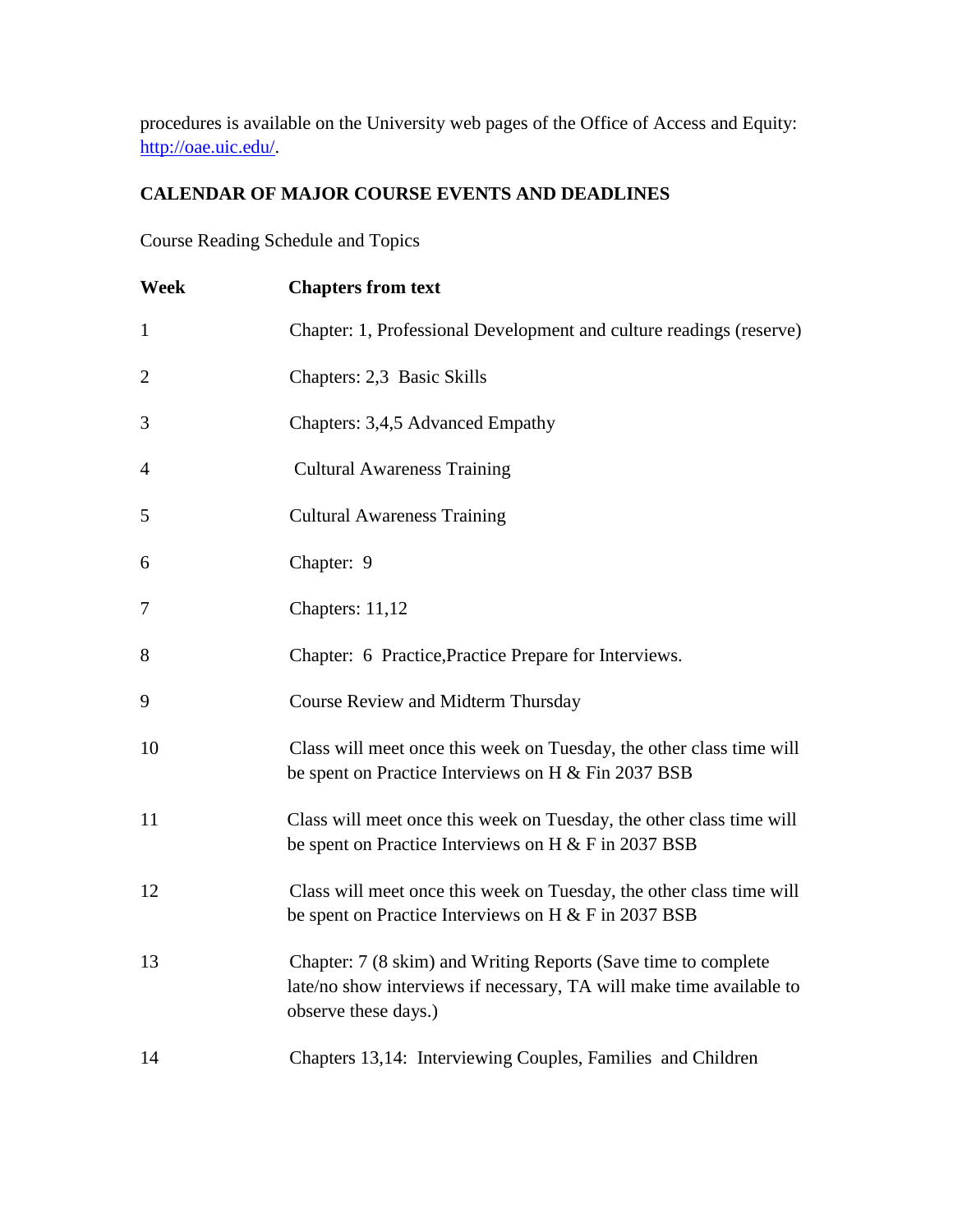15 Interviewing in Industrial and Organizational Settings. Interviewing Reports due on last day of class.

# **COURSE POLICIES**

*Professionalism, Confidentiality and Attendance are so critical to this course that you will sign a Student Informed Consent Form on the first day of class providing more details on the policy below.* 

### **Attendance Policy**

*Attendance is critical in an experiential class and each missed class will lose one point.* 

## **Policy for Missed or Late Work**

*Missing class, exams or interviews requires prior notice by both e-mail and telephone.*  Late work will be deducted 2 points per day. Students who miss an interview and do not *provide prior notice will not be allowed to schedule a make up interview.* 

### **Electronic Communication**

*I will answer all e-mails within a day and within a few hours during the work days. Generally, I prefer e-mail over phone calls so we can keep track of our discussions. However, please note that e-mail is not confidential and confidential questions about the content of interviews including interview reports may not be sent through e-mail. For those conversations please stop in my office or call. Blackboard provides a secure platform for keeping your journal entries confidential.* 

# **Revision Policy**

*Students may retake the Midterm exam once to raise their grade to a "C."* 

# **Student Courtesy Policy**

*Professionalism and Confidentiality are detailed on the signed Student Informed Consent Form. Electronics such as phones and laptops may not be used in class unless to take notes and no recordings are allowed unless approved by the Disabilities Resource Center and the instructor. Student caregivers of children, elders and others may monitor silent phones with prior consent of the instructor.* 

As an academic community, UIC is committed to providing an environment in which research, learning, and scholarship can flourish and in which all endeavors are guided by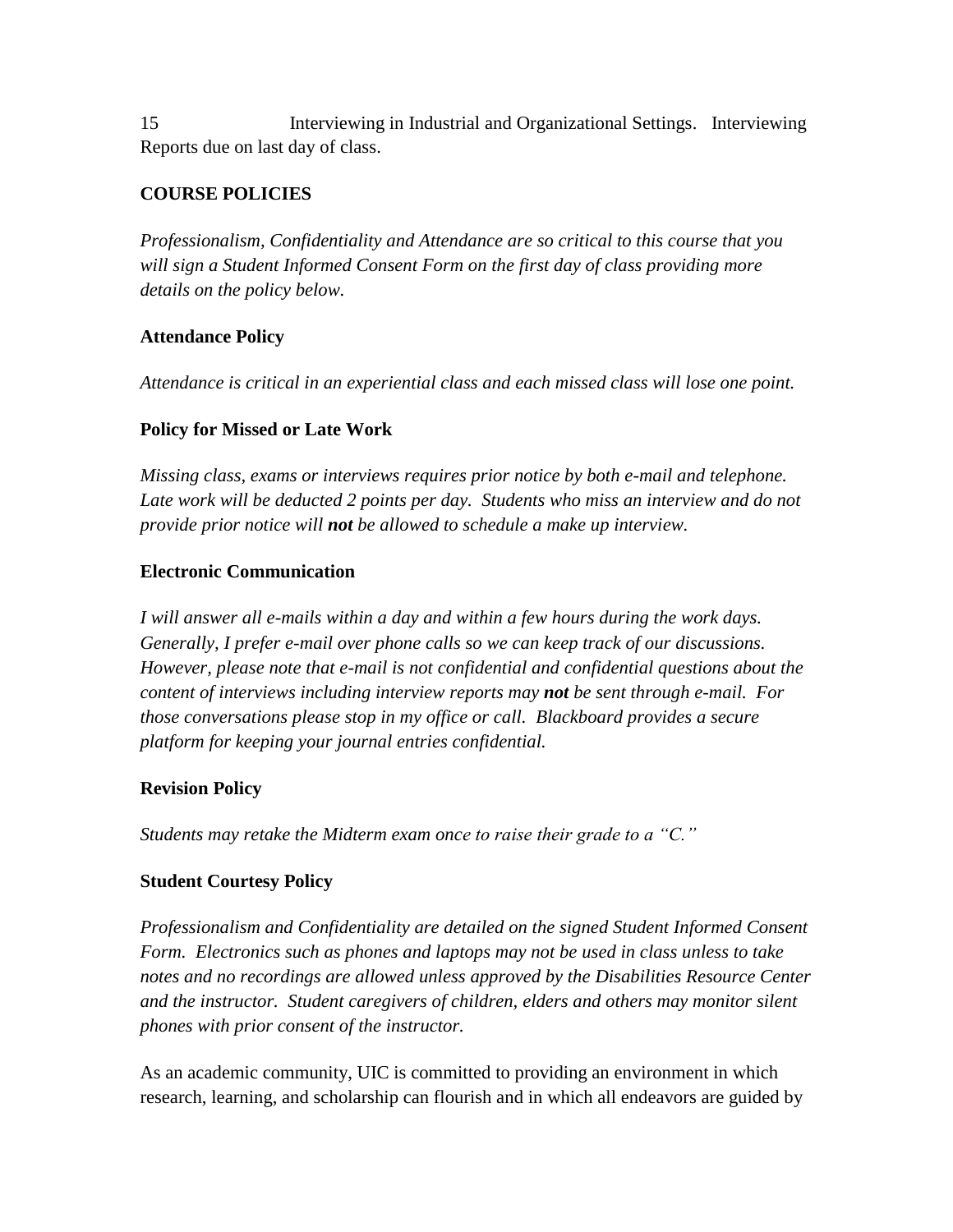academic and professional integrity. All members of the campus community–students, staff, faculty, and administrators–share the responsibility of insuring that these standards are upheld so that such an environment exists. Instances of academic misconduct by students will be handled pursuant to the Student Disciplinary Policy:

#### <http://dos.uic.edu/docs/Student%20Disciplinary%20Policy.pdf>

No form of academic dishonesty will be tolerated. This includes, but is not limited to: (a) copying the words of a fellow student or of any other author in your written work, (b) cheating on an exam by using any form of unauthorized written notes or articles or by using information from another student, (c) telling the professor that your dog ate your homework when he didn't, etc. Without exception, students who cheat in any way on any assignment will receive an automatic "F" for the course and they will be the subject of formal judicial charges (see UIC Student Disciplinary Handbook for details).

Accommodations will be made for students registered with the UIC Office of Disabilities.

**If you have a disability, I will provide all accommodations that you require if possible. Please contact the Office of Disability Services and they will give me a confidential letter detailing the accommodations that you require and I will insure that they are provided to you in a confidential and sensitive manner.** 

*The University of Illinois at Chicago is committed to maintaining a barrier-free environment so that students with disabilities can fully access programs, courses, services, and activities at UIC. Students with disabilities who require accommodations for access to and/or participation in this course are welcome, but must be registered with the Disability Resource Center (DRC). You may contact DRC at 312-413-2183 (v) or 773-649-4535 (VP/Relay) and consult the following:*

**[http://drc.uic.edu/guide-to-accommodations.](http://drc.uic.edu/guide-to-accommodations)** 

#### **COURSE EVALUATIONS**:

Because student ratings of instructors and courses provide very important feedback to instructors and are also used by administrators in evaluating instructors, it is extremely important for students to complete confidential course evaluations online known as the Campus Program for Student Evaluation of Teaching evaluation. You will receive an email from the Office of Faculty Affairs inviting you to complete your course evaluations and will receive an email confirmation when you have completed each one.

For more information, please refer to the UIC Course Evaluation Handbook: <https://faculty.uic.edu/course-evaluations/>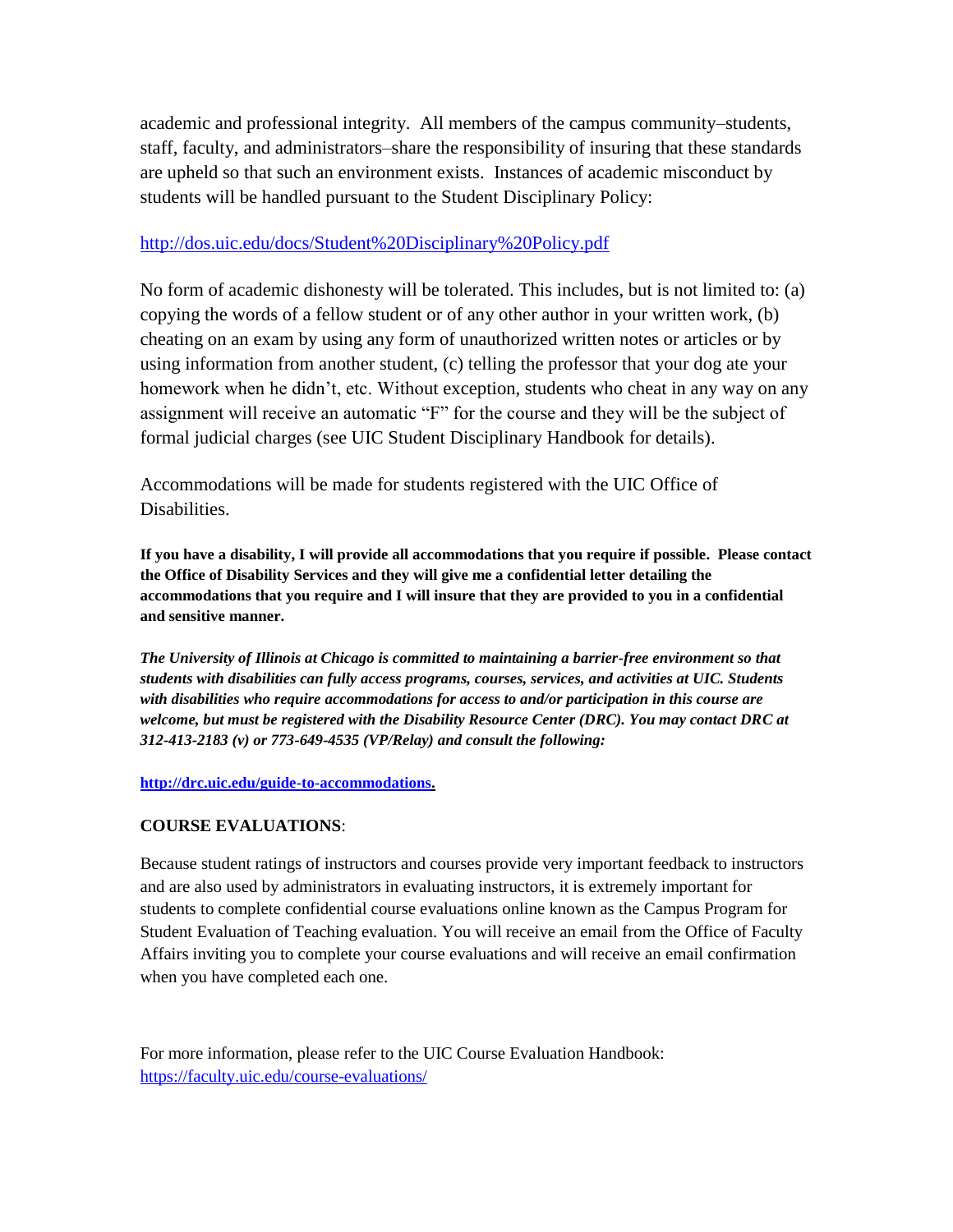#### **UIC RESOURCES**

If you find yourself having difficulty with the course material or any other difficulties in your student life, don't hesitate to ask for help! Come to me, or if it is about an issue beyond this class, please contact your college advisors, or get help from any number of other support services on campus. It is not unusual when taking a course where you are working on your personal skill acquisition to have personal feelings come up and the Counseling Center is a great resource for you as are all of the student centers.

**The Writing Center,** located in Grant Hall 105, offers one-on-one consultation with student writers who need help developing ideas, or need advice, guidance or additional instruction on any aspects of writing in any class. Tutors are prepared to spend fifty minutes per appointment, and there is no limit to the number of tutoring sessions you can have each semester. Make an appointment and be on time! Bring the paper on which you're working, as well as any related drafts or notes, and information about the assignment. For an appointment, call the Writing Center at (312) 413-2206, or stop by room 105 of Grant Hall. Visit the Writing Center website at [www.uic.edu/depts/engl/writing](http://www.uic.edu/depts/engl/writing) for more information. Remember, Interview Reports are CONFIDENTIAL, so most of what you write will not be something you can take to this center. Rather you can meet with myself and your TA.

#### **The UIC Library**

The library is located both on east and west campus, provides access to resources, study rooms, and research support both online via chat and in person. At Daley Library on the east side of campus, stop by the reference desk in the IDEA Commons, or make an appointment for research help on either side of campus. Learn more about library policies at [http://library.uic.edu/.](http://library.uic.edu/) To find research materials in specific subject areas view the Research Guides at [http://researchguides.uic.edu/.](http://researchguides.uic.edu/)

#### **Public Computer Labs**

These labs are available throughout campus where you may write and/or print out your work. For a list of labs and the hours they're open, go to [www.accc.uic.edu/pclabs](http://www.accc.uic.edu/pclabs)**.** NOTE: Do not wait until the last minute to print out papers. Sometimes labs have long lines of students waiting for access.

**The Academic Center for Excellence** can help if you feel you need more individualized instruction in reading and/or writing, study skills, time management, etc. Phone: (312) 413-0031.

**Counseling Services** are available for all UIC students. You may seek free and confidential services from the Counseling Center [www.counseling.uic.edu.](http://www.counseling.uic.edu/) The Counseling Center is located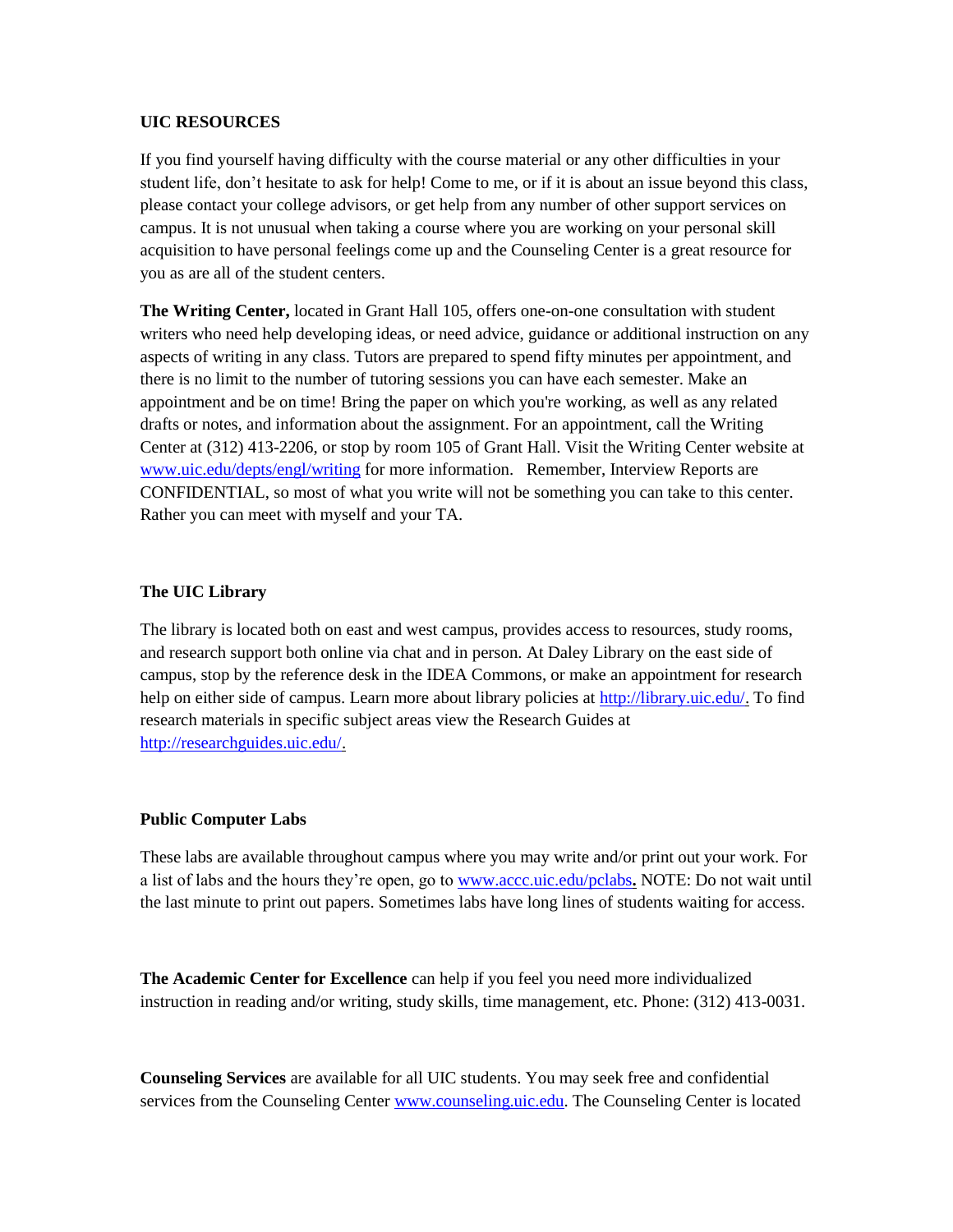in the Student Services Building; you may contact them at (312) 996-3490. In addition to offering counseling services, the Counseling Center also operates the InTouch Crisis Hotline from 6:00 p.m.-10:30 p.m. They offer support and referrals to callers, as well as telephone crisis interventions; please call (312) 996-5535.

Students also find support at one of the many student centers:

African American Academic Network African American Cultural Center Asian American Resource and Cultural Center Disability Resource Center Gender and Sexuality Center Latin American Recruitment and Educational Services program (LARES) Latino Cultural Center (LCC) Women's Leadership and Resource Center (WLRC) Native American Support Program Student Veteran Affairs TRIO Student Support Services Program (SSS) Wellness Center

#### **Campus Advocacy Network**

Under the Title IX law you have the right to an education that is free from any form of genderbased violence and discrimination. Crimes of sexual assault, domestic violence, sexual harassment, and stalking are against the law and can be prevented. For more information or for confidential victim-services and advocacy contact UIC's Campus Advocacy Network at 312-413- 1025 or visit [http://can.uic.edu/.](http://can.uic.edu/) To make a report to UIC's Title IX office, contact Rebecca Gordon, EdD a[t TitleIX@uic.edu](mailto:TitleIX@uic.edu) or (312) 996-5657.

#### **CAMPUS SECURITY**

As a UIC student, you've chosen to live in one of the nation's largest cities. But, as at any university, crime is a reality. At UIC, we are strongly committed to our public safety programs, and we encourage students to be proactive in learning what programs and services are available in case of an emergency. You are DISCOURAGED from staying in university buildings alone, including lab rooms, after hours and are ENCOURAGED to use the POLICE/STUDENT patrol escort if you are uncomfortable traveling anywhere on campus. You may request an escort to